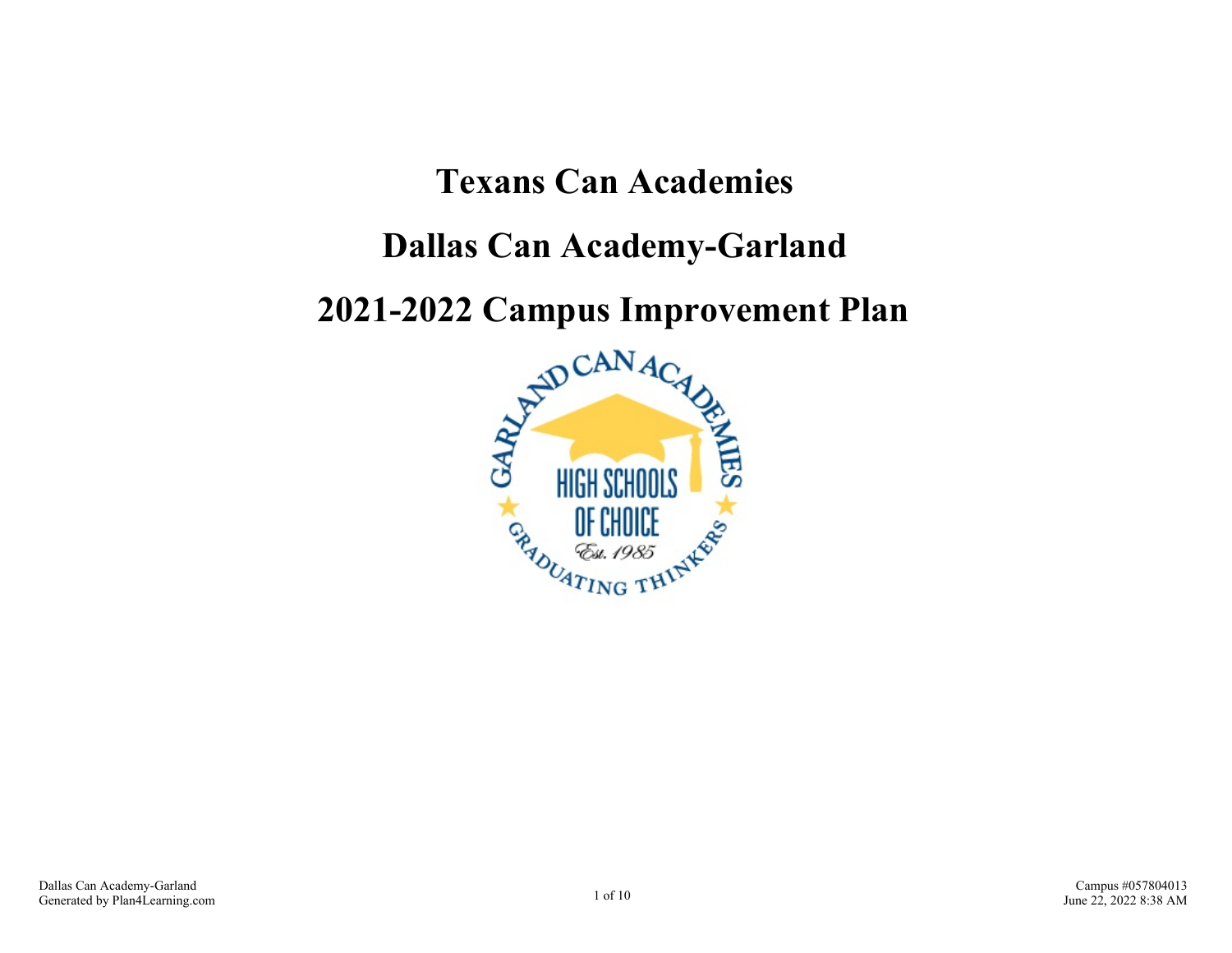# **Mission Statement**

To provide the highest quality education for all student, especially for those who have struggled in a traditional high school setting, in order to ensure their economic independence.

# **Vision**

To facilitate experiences focused on developing leaders who through continuous improvement and teamwork will ensure all students' success in whatever they endeavor.

# **Value Statement**

Our core values are... Student-centered decision making. A rigorous curriculum based on reading and thinking. Fulfilling every aspect of our mission with a sense of urgency.

Our philosophy is... Reading is the key to empowerment, personal fulfillment, success, and employment. Personal responsibility, character, values, and passion lead to good citizenship. Learning is best accomplished in a nurturing, yet structured environment.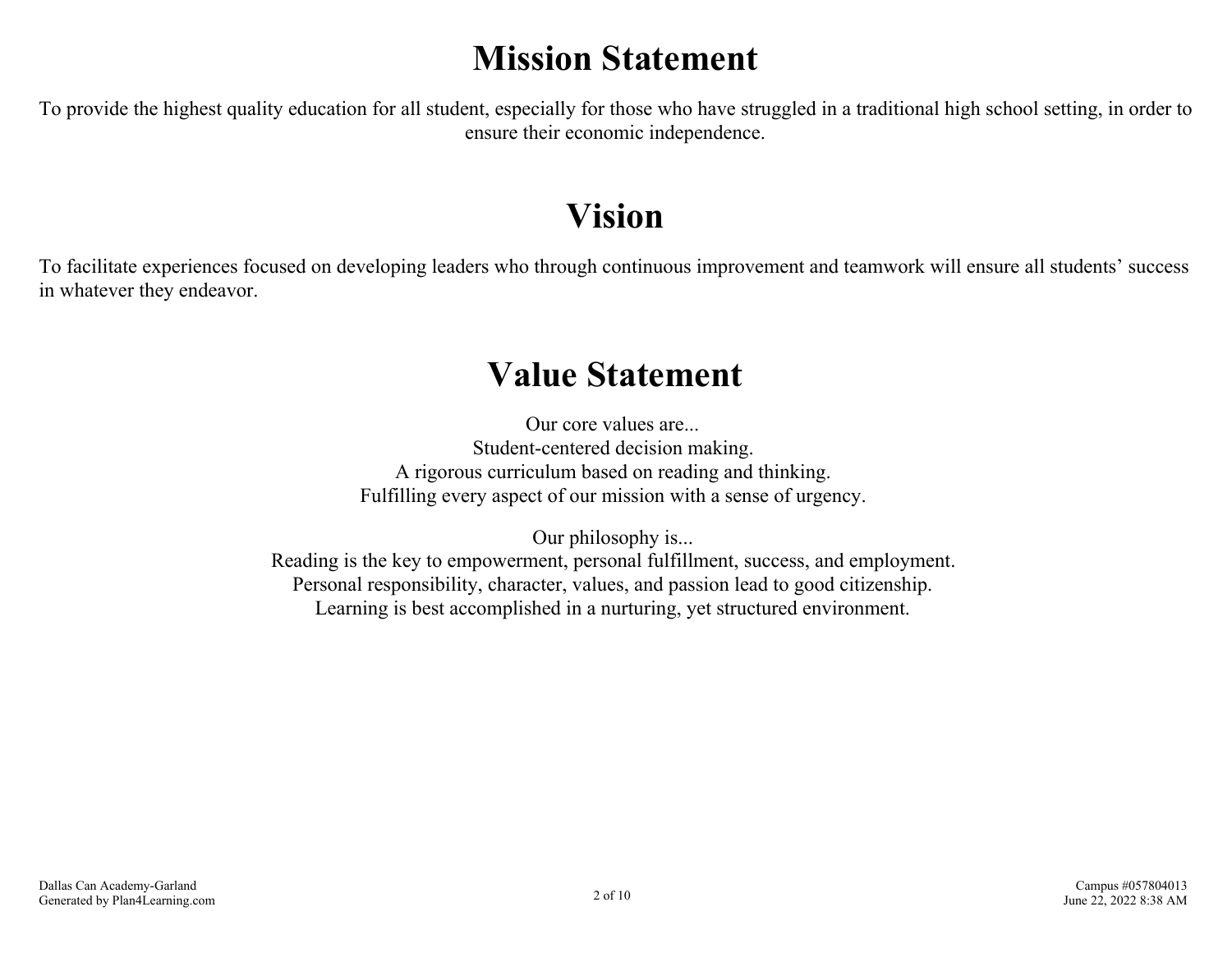# **Table of Contents**

| Comprehensive Needs Assessment                                                                                                                                                                                                                                                                                                                                                                                                                                                                   |    |
|--------------------------------------------------------------------------------------------------------------------------------------------------------------------------------------------------------------------------------------------------------------------------------------------------------------------------------------------------------------------------------------------------------------------------------------------------------------------------------------------------|----|
| Demographics                                                                                                                                                                                                                                                                                                                                                                                                                                                                                     |    |
| <b>Priority Problem Statements</b>                                                                                                                                                                                                                                                                                                                                                                                                                                                               |    |
| Goals                                                                                                                                                                                                                                                                                                                                                                                                                                                                                            |    |
| Goal 1: All Texans Can campuses will be rated overall at the Meets Alternative Standard on the 2020-2021 Accountability System. 2020-2021 District were not rated due to<br>COVID19. Domain I Goal: 2021/2022 STAAR Approaches/Meets/Masters Goal Approaches- 56% Meets 17% Masters 3% Domain II Goal: 2021/2022 Domain II Growth<br>Goal- 70% Domain III: Graduation Rate: DIII Target is 90% CCMR: Annual Graduates and 12 grade non-graduates- 15% 2021/2022 Goal: Increase by 5% for each D3 |    |
| indicator (54 indicators)                                                                                                                                                                                                                                                                                                                                                                                                                                                                        | 6  |
| Goal 2: Texans Can will ensure all graduates have transition options for college, license, certificate or military placement. The goal for 2021-2022 is for Texans Can to reach<br>15% of all annual graduates to earn a CCMR point by earning license, certificates, and TSI scores; in addition to earning dual credit for 2022-2023.                                                                                                                                                          | 6  |
| Goal 3:: We will maintain a component score of 30 (scaled score of 76). This will be accomplished by maintaining 67% Approaches, 21% Meets, and 3% Masters on all                                                                                                                                                                                                                                                                                                                                |    |
| tests; and a raw score of 8 for CCMR and 60% Graduation Rate                                                                                                                                                                                                                                                                                                                                                                                                                                     |    |
| Schoolwide and Targeted Assistance Title I Elements                                                                                                                                                                                                                                                                                                                                                                                                                                              |    |
| ELEMENT 1. SWP COMPREHENSIVE NEEDS ASSESSMENT (CNA)                                                                                                                                                                                                                                                                                                                                                                                                                                              |    |
| ELEMENT 2. SWP CAMPUS IMPROVEMENT PLAN (CIP)                                                                                                                                                                                                                                                                                                                                                                                                                                                     |    |
| 2.1: Campus Improvement Plan developed with appropriate stakeholders                                                                                                                                                                                                                                                                                                                                                                                                                             |    |
| 2.3: Available to parents and community in an understandable format and language                                                                                                                                                                                                                                                                                                                                                                                                                 |    |
| 2.4: Opportunities for all children to meet State standards                                                                                                                                                                                                                                                                                                                                                                                                                                      |    |
| 2.5: Increased learning time and well-rounded education                                                                                                                                                                                                                                                                                                                                                                                                                                          |    |
| 2.6: Address needs of all students, particularly at-risk                                                                                                                                                                                                                                                                                                                                                                                                                                         | 10 |
| ELEMENT 3. PARENT AND FAMILY ENGAGEMENT (PFE)                                                                                                                                                                                                                                                                                                                                                                                                                                                    | 10 |
| 3.1: Develop and distribute Parent and Family Engagement Policy                                                                                                                                                                                                                                                                                                                                                                                                                                  | 10 |
| 3.2: Offer flexible number of parent involvement meetings                                                                                                                                                                                                                                                                                                                                                                                                                                        | 10 |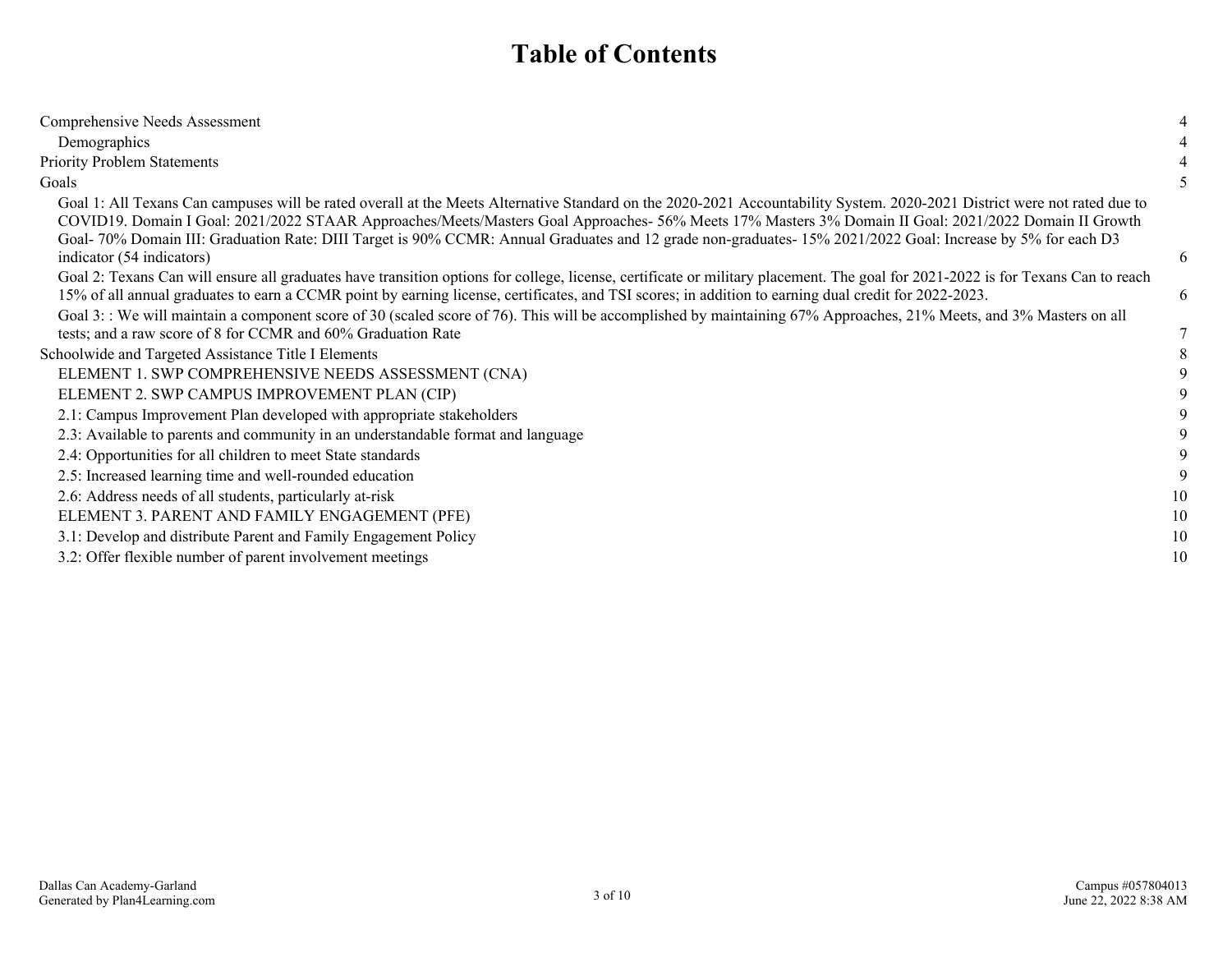# **Comprehensive Needs Assessment**

## <span id="page-3-0"></span>**Demographics**

#### **Demographics Summary**

We are engaged with the local area schools surrounding TCA Garland. We also partner with OHSA and Baylor Scott and White to estend license and certifcation programs for students.

#### **Problem Statements Identifying Demographics Needs**

**Problem Statement 1:** Increasing attendance for students that are overaged. **Root Cause:** Motivating our overaged students to attend school daily to ensure they graduate.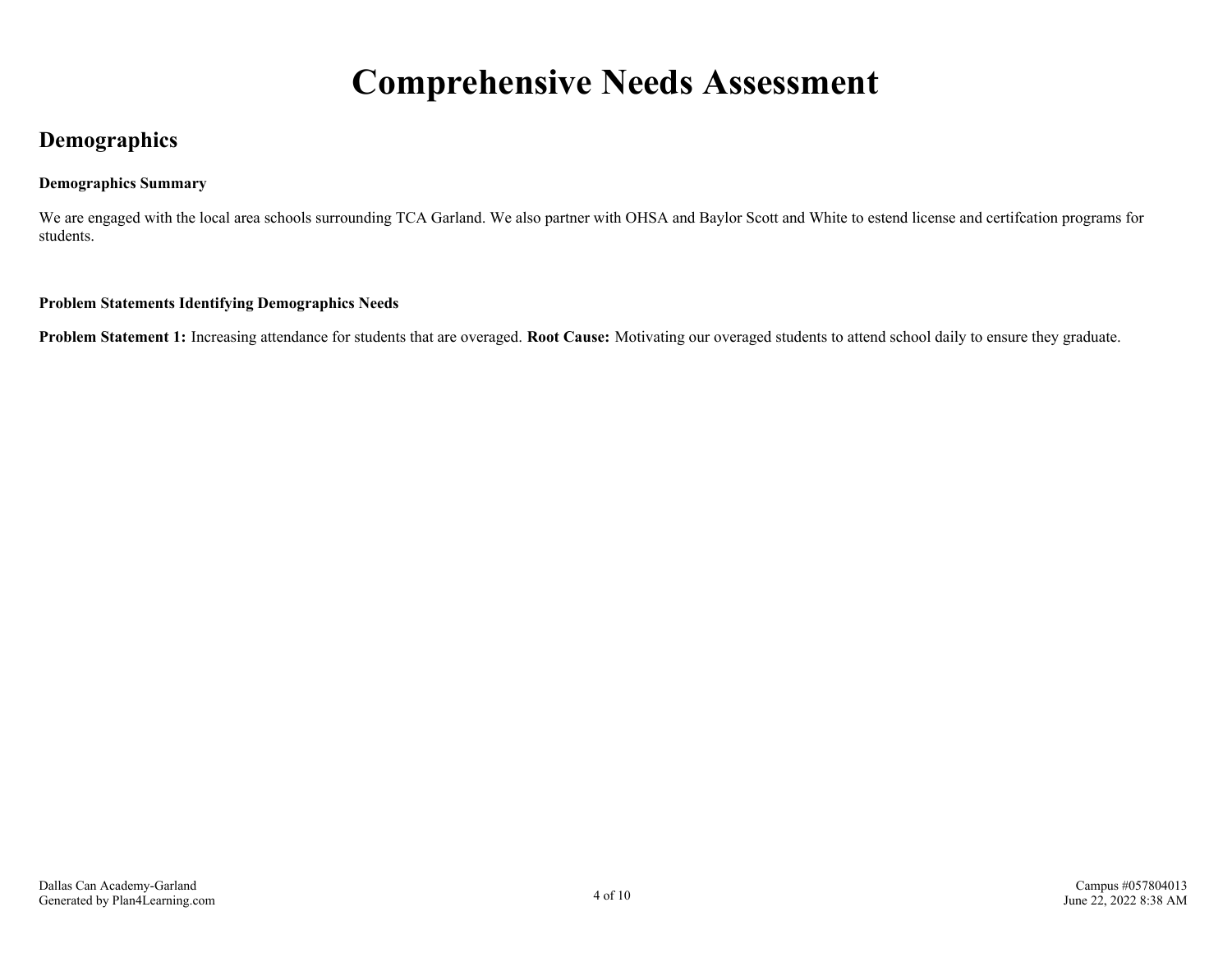<span id="page-4-0"></span>**Priority Problem Statements**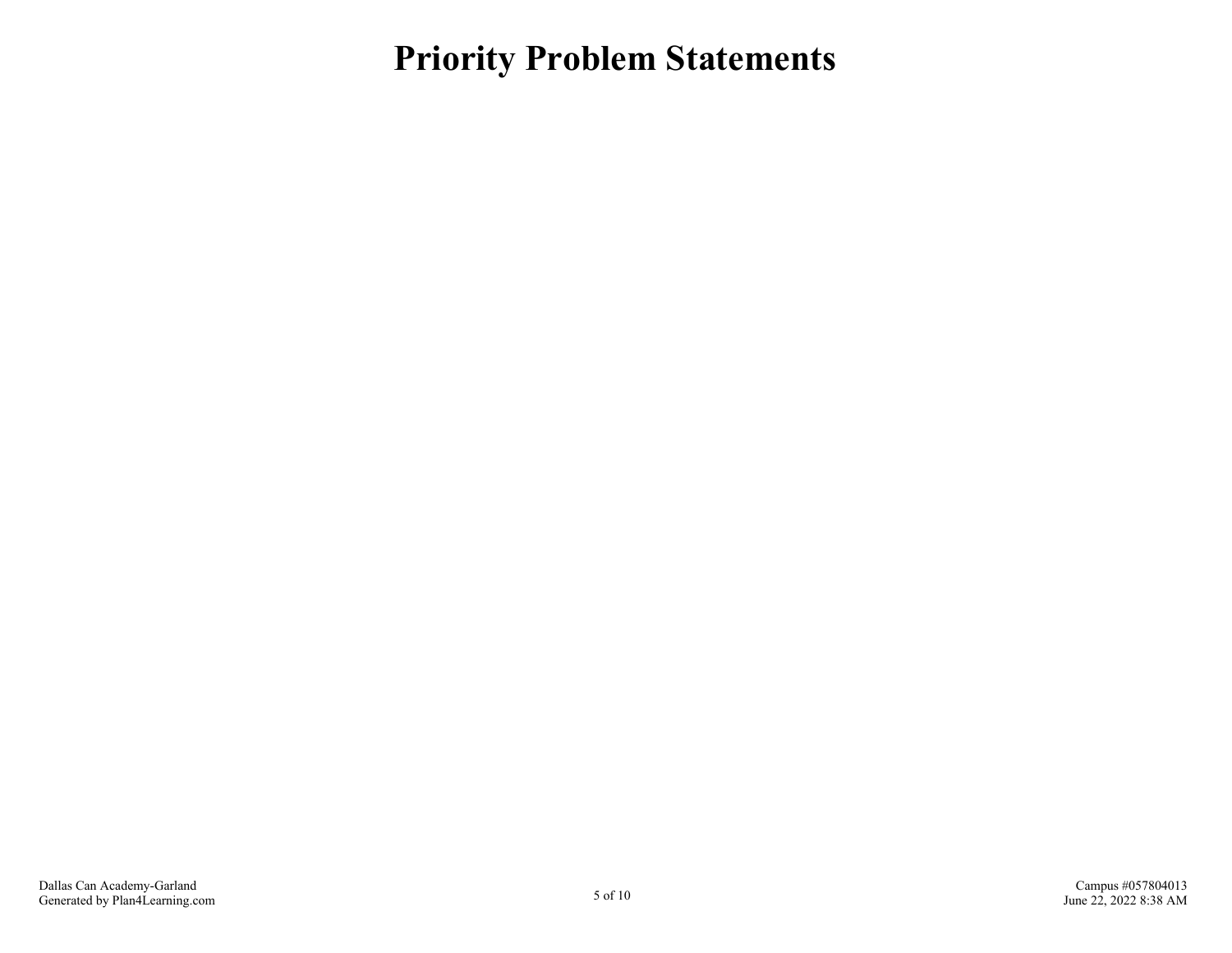# **Goals**

<span id="page-5-0"></span>Goal 1: All Texans Can campuses will be rated overall at the Meets Alternative Standard on the 2020-2021 Accountability System. 2020-2021 District were not rated due to COVID19. Domain I Goal: 2021/2022 STAAR Approaches/Meets/Masters Goal

Approaches- 56% Meets 17% Masters 3%

Domain II Goal: 2021/2022 Domain II Growth Goal- 70%

Domain III: Graduation Rate: DIII Target is 90% CCMR: Annual Graduates and 12 grade non-graduates- 15% 2021/2022 Goal: Increase by 5% for each D3 indicator (54 indicators)

# **Performance Objective 1:** Campus instructional leaders will provide teachers with time to map out reteach lessons in

PLC's after common formative weekly assessments.

#### **Targeted or ESF High Priority**

**Evaluation Data Sources:** Classroom Observations Student Results on Skills Checks Student work samples

| <b>Strategy 1 Details</b>                                                                                                                                                                                 | <b>Reviews</b> |                  |     |      |
|-----------------------------------------------------------------------------------------------------------------------------------------------------------------------------------------------------------|----------------|------------------|-----|------|
| Strategy 1: We will review 100% of lesson plans weekly to ensure lesson objectives are tightly                                                                                                            |                | <b>Formative</b> |     |      |
| aligned based on TEKS based curriculum, district, and state standards.                                                                                                                                    | Nov            | Jan              | Mar | June |
| <b>Strategy's Expected Result/Impact: Meeting Domain II targets</b><br>EOC Scores Increase in ELA II and Alg. I<br><b>Staff Responsible for Monitoring: Principal</b><br>IС<br><b>Assistant Principal</b> | 0%             | O <sub>96</sub>  | 0%  |      |
| Continue/Modify<br>Accomplished<br>No Progress                                                                                                                                                            | Discontinue    |                  |     |      |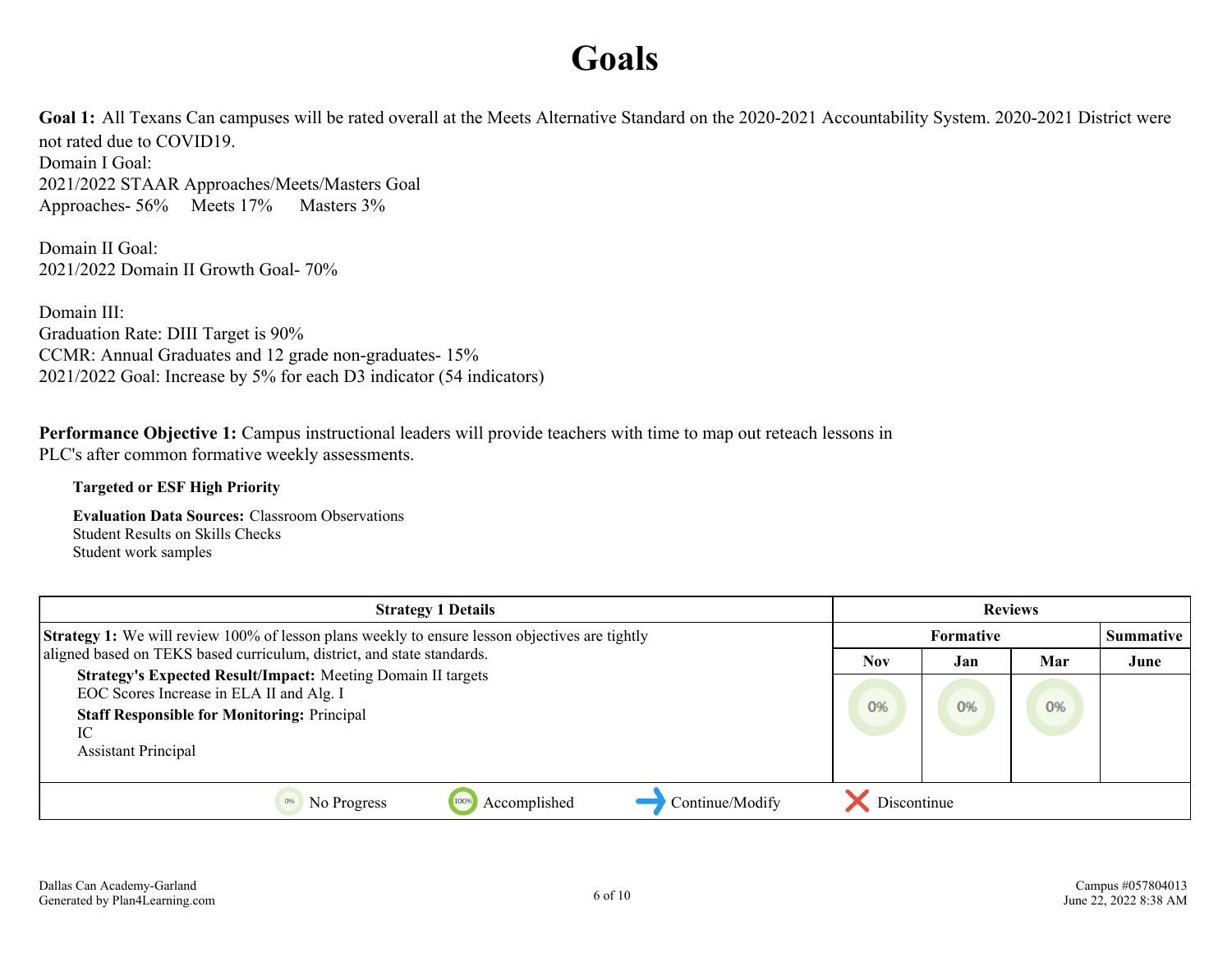<span id="page-6-0"></span>Goal 2: Texans Can will ensure all graduates have transition options for college, license, certificate or military placement. The goal for 2021-2022 is for Texans Can to reach 15% of all annual graduates to earn a CCMR point by earning license, certificates, and TSI scores; in addition to earning dual credit for 2022-2023.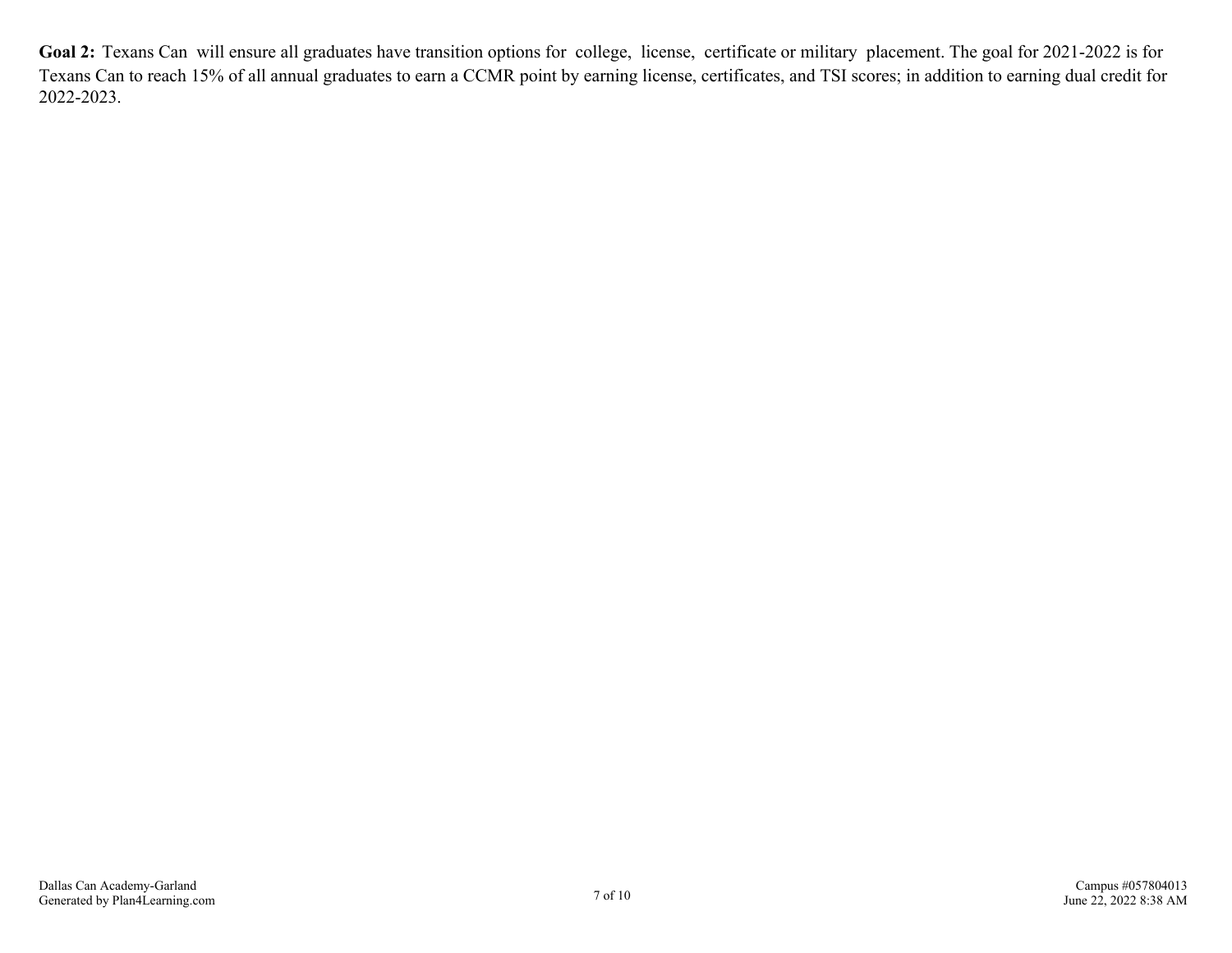<span id="page-7-0"></span>Goal 3: : We will maintain a component score of 30 (scaled score of 76). This will be accomplished by maintaining 67% Approaches, 21% Meets, and 3% Masters on all tests; and a raw score of 8 for CCMR and 60% Graduation Rate

**Performance Objective 1:** Ensure students are enrolled in OSHA and Baylor Scott and White to meet this CCMR goal. Increase the number of students earning Micro Soft Certifications.

**Evaluation Data Sources:** Domain III CCMR Score Number of Certificates for OHSA BSW MS Certs.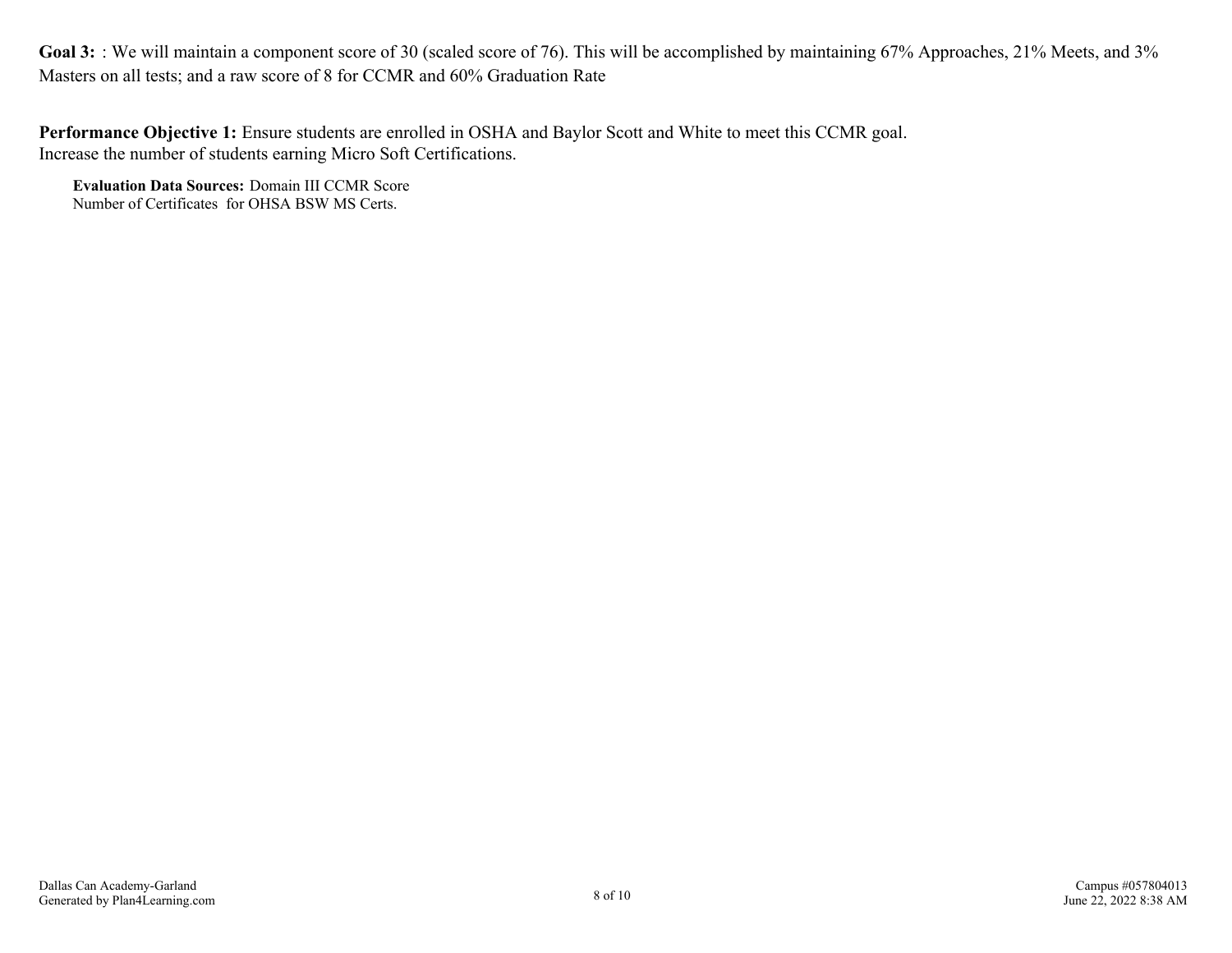# **Schoolwide and Targeted Assistance Title I Elements**

# <span id="page-8-0"></span>**ELEMENT 1. SWP COMPREHENSIVE NEEDS ASSESSMENT (CNA)**

# **ELEMENT 2. SWP CAMPUS IMPROVEMENT PLAN (CIP)**

## **2.1: Campus Improvement Plan developed with appropriate stakeholders**

[https://drive.google.com/drive/folders/1\\_JauMtPjpQ4HnIHHqax0WgZTKF9fdJh8?usp=sharing](https://drive.google.com/drive/folders/1_JauMtPjpQ4HnIHHqax0WgZTKF9fdJh8?usp=sharing)

## **2.3: Available to parents and community in an understandable format and language**

Fall and Spring Events for Parents and Commnity

ESL Parent Events

TCA School Website:

Here:<https://www.texanscan.org/parent-student/>

Under Parental Involvement Program

## **2.4: Opportunities for all children to meet State standards**

Offering support for all learners include using researched based practices for all students. We also offer Edgenuity online services for students. We offer OSHA and CCMR programs for students inlcuding Baylor Scott & White. We offer HB4545 interverventions for students for all students to ensure academic success on EOC STAAR and increase graduation rates. Edgenuity - Online Service Options for increased learning time Newsela -ELA platform for increased learning time Mathia -Math platform for increased learning time No Red Ink - Writing platform for increased learning time TEKS Resource System - All TEKS for CORE Subjects to ensure well-rounded education CCMR - OSHA /Baylor Scott and White Options for students to ensure well-rounded education TIL Professional Development for Teachers Saturday School for learning time Before School for tutorials After School for tutorials.

## **2.5: Increased learning time and well-rounded education**

Edgenuity - Online Service Options for increased learning time Newsela -ELA platform for increased learning time Mathia -Math platform for increased learning time No Red Ink Writing platform for increased learning time TEKS Resource System - All TEKS for CORE Subjects to ensure well-rounded education CCMR - OSHA /Baylor Scott and White Options for students to ensure well-rounded education TIL Professional Development for Teachers Saturday School for learning time Before School for tutorials